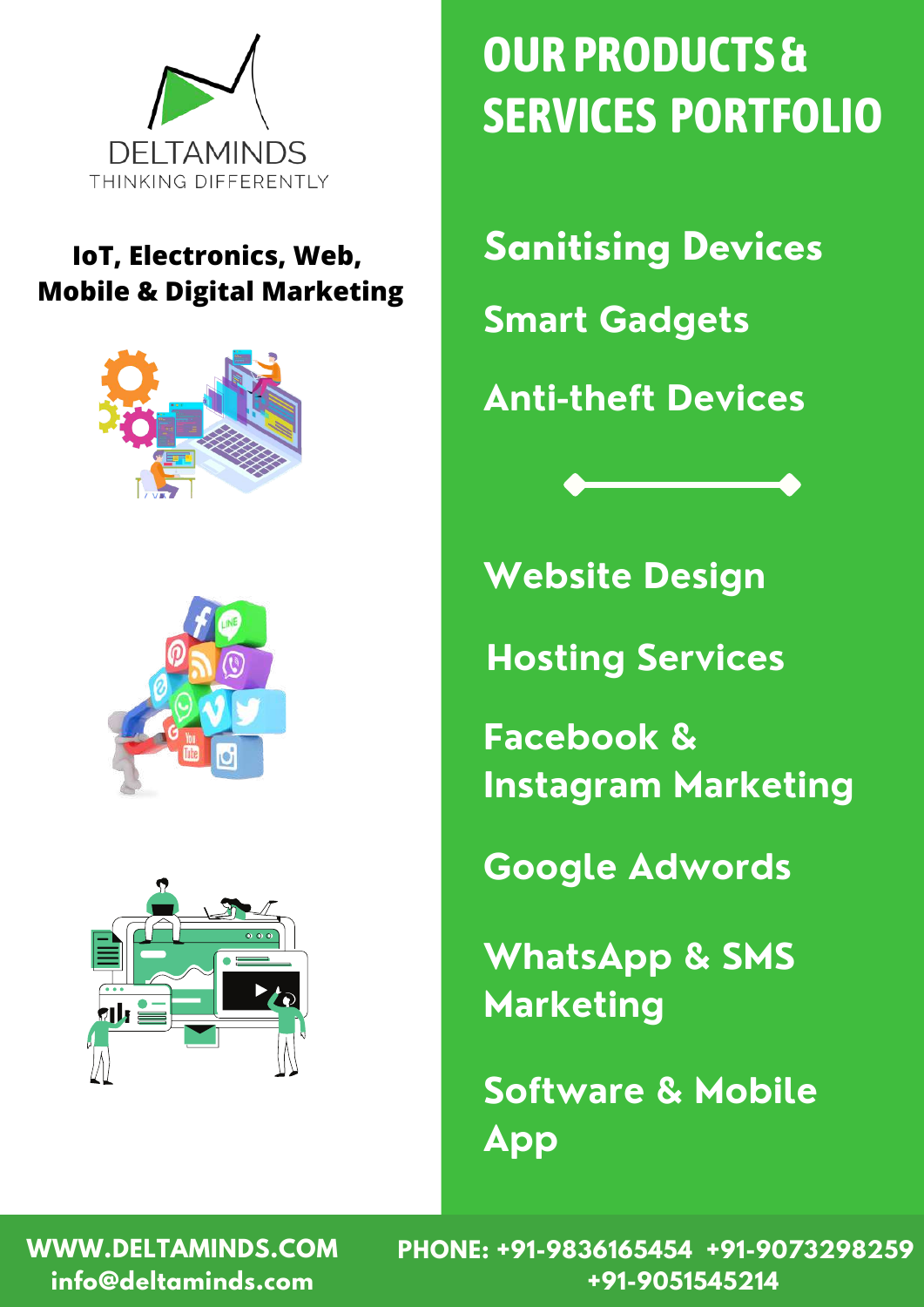WWW.DELTAMINDS.COM

# **Our Products**

#### DELTAMINDS SOFTWARE PRIVATE LIMITED

**Flat-D1, 50/A College Road PO: B.Garden, Howrah-711 103 West Bengal, India Phone: +91-9051769571 +91-9051545214 Email: info@deltaminds.com GSTIN: 19AADCD2033J1ZT**

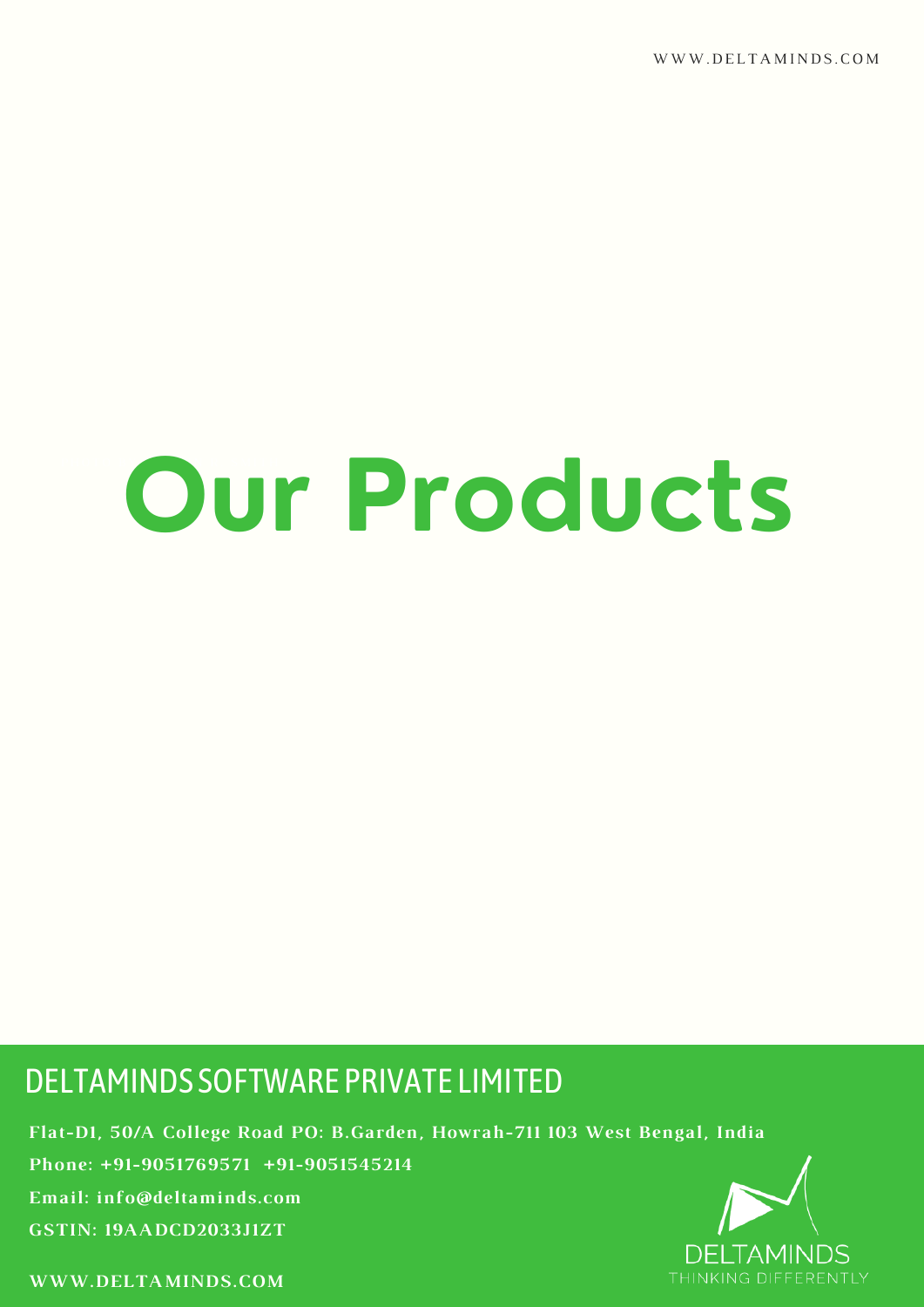

## **INSTAPOLICE**

**An Intelligent anti-theft device that sends instant call alerts to all your registered phones whenever an intrusion is detected.**

- Multiple sensors to protect doors, shutters, windows.
- Intelligent Sensor to detect human presence.
- In-built Battery
- Powerful Siren

## **INSTAALARM**

**Wi-Fi SECURITY ALARM**

**InstaAlarm is a smart security device that allows you to activate a Siren/Alarm remotely using a Mobile App. It can be operated both with or without a Wi-Fi connection. In case of no internet connectivity, it can work manually with a switch.**

- Install to your shop or home via Wi-Fi network.
- Activate the alarm remotely via Mobile App (Android only).
- Activate by pressing on the manual switch when not connected to Wi-Fi.



#### DELTAMINDS SOFTWARE PRIVATE LIMITED

**Flat-D1, 50/A College Road PO: B.Garden, Howrah-711 103 West Bengal, India Phone: +91-9051769571 +91-9051545214 Email: info@deltaminds.com GSTIN: 19AADCD2033J1ZT**

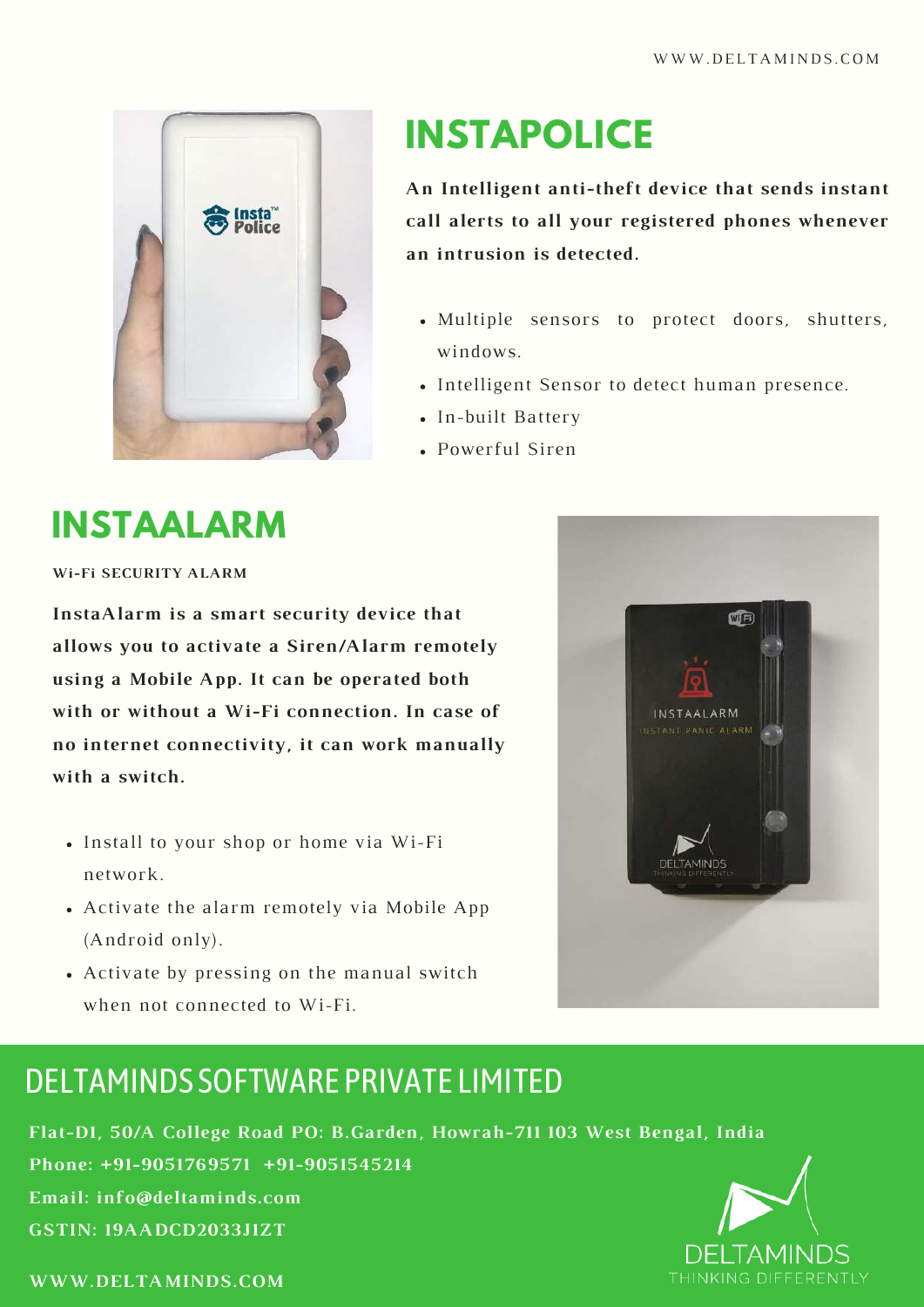

## **INSTALOCK**

**InstaLock is an intelligent automatic Doorlocking device that ensures your 100% Security.**

- **Automatically locks the door as soon as it is closed.**
- **It unlocks only through a remote or manual switch.**
- **An In-Built battery makes it work efficiently, even during power cuts.**

## **SaniU**

**SaniU is a state-of-the-art contactless hand sanitiser dispenser machine. Stay safe during COVID-19 and other viral pandemics.**

- Operation: Full contact-free operation
- Capacity: 1.8L / 4.5L Drop liquid sanitiser
- Material: ABS Plastic
- Power Supply: AC 230V
- Type: Wall mounted
- Dimension:  $27cm(H)$  X  $12cm(W)$  X  $12cm(B)$
- Effectivity: 1000+ Sanitisations per refill



#### DELTAMINDS SOFTWARE PRIVATE LIMITED

**Flat-D1, 50/A College Road PO: B.Garden, Howrah-711 103 West Bengal, India Phone: +91-9051769571 +91-9051545214 Email: info@deltaminds.com GSTIN: 19AADCD2033J1ZT**

![](_page_3_Picture_19.jpeg)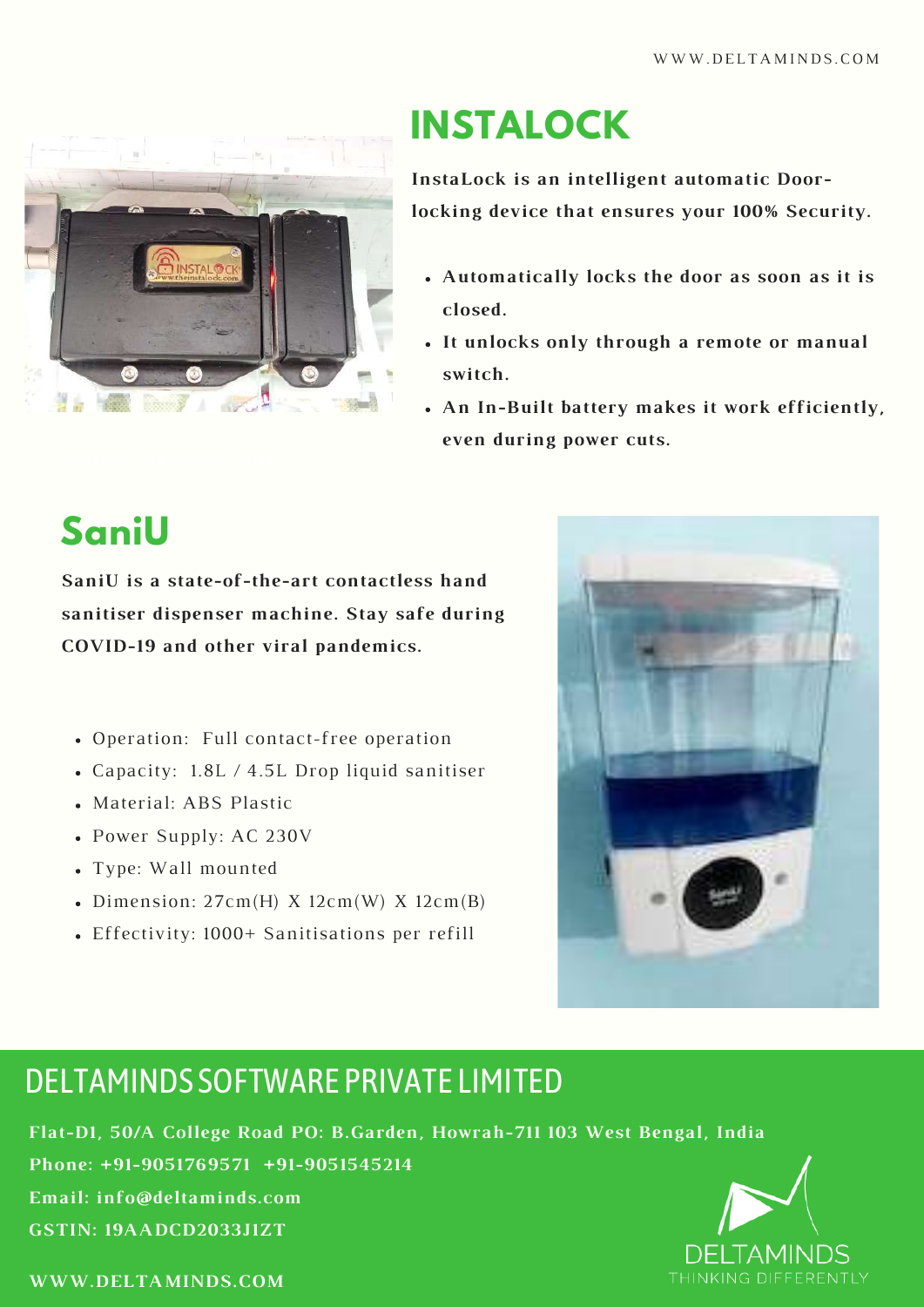![](_page_4_Picture_1.jpeg)

## **SaniGate**

**Keeping in mind the World-Wide Pandemic situation that we are fighting together, SaniGate is our latest innovation which is a walk-through offering automatic 360-degree disinfection by killing maximum amount of germs and viruses.**

- Operation: Full contact-free operation
- Dimension: 7'x3'x2' with 3 Nozzles.
- Material: Aluminium Composite Panel (ACP) Cover.
- Power Supply: 12 Volt Adopter.
- Type: Sanitization Gate.

![](_page_4_Picture_9.jpeg)

## DELTAMINDS SOFTWARE PRIVATE LIMITED

**Flat-D1, 50/A College Road PO: B.Garden, Howrah-711 103 West Bengal, India Phone: +91-9051769571 +91-9051545214 Email: info@deltaminds.com GSTIN: 19AADCD2033J1ZT**

![](_page_4_Picture_12.jpeg)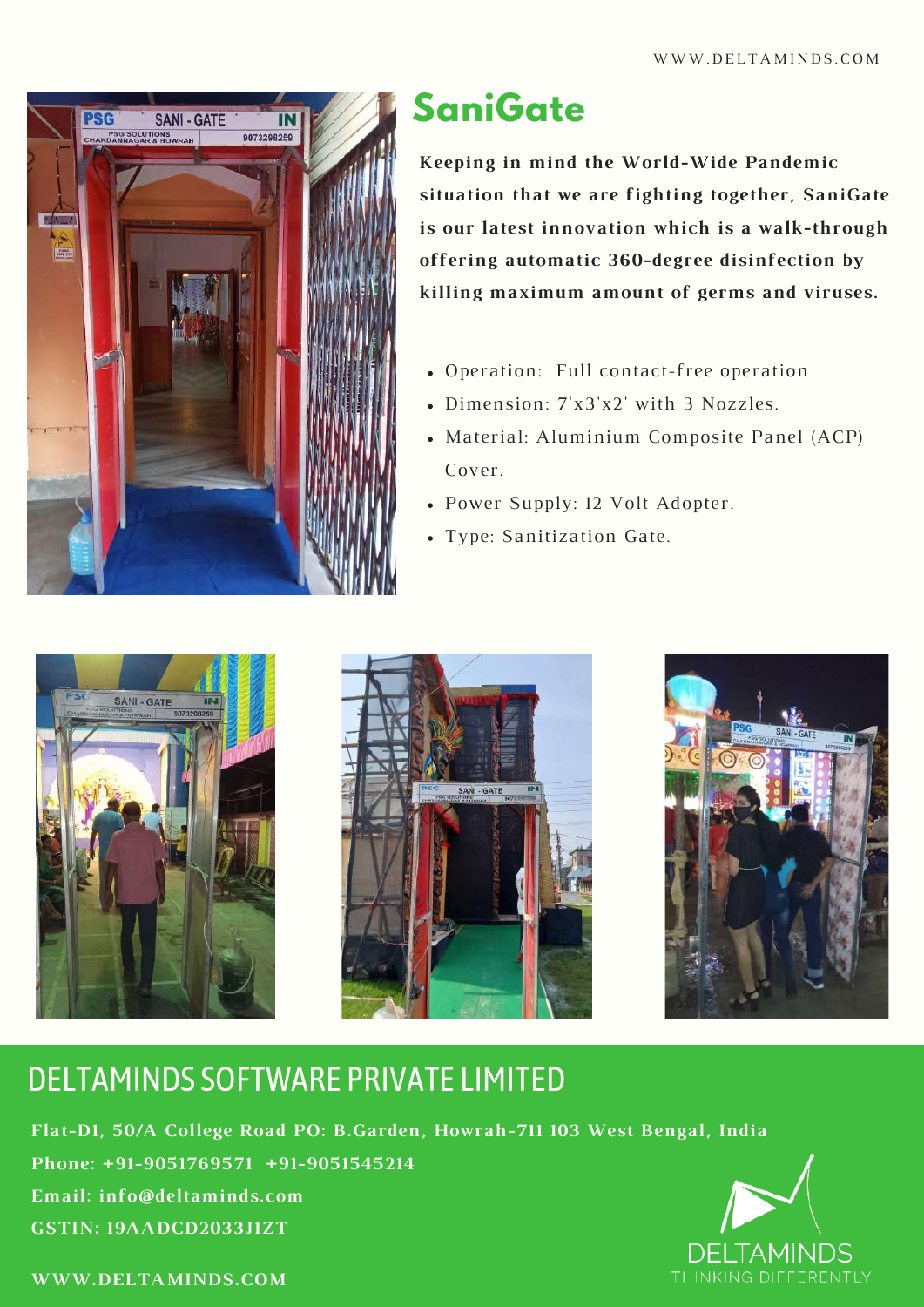WWW.DELTAMINDS.COM

# **Digital Services**

#### DELTAMINDS SOFTWARE PRIVATE LIMITED

**Flat-D1, 50/A College Road PO: B.Garden, Howrah-711 103 West Bengal, India Phone: +91-9051769571 +91-9051545214 Email: info@deltaminds.com GSTIN: 19AADCD2033J1ZT**

![](_page_5_Picture_4.jpeg)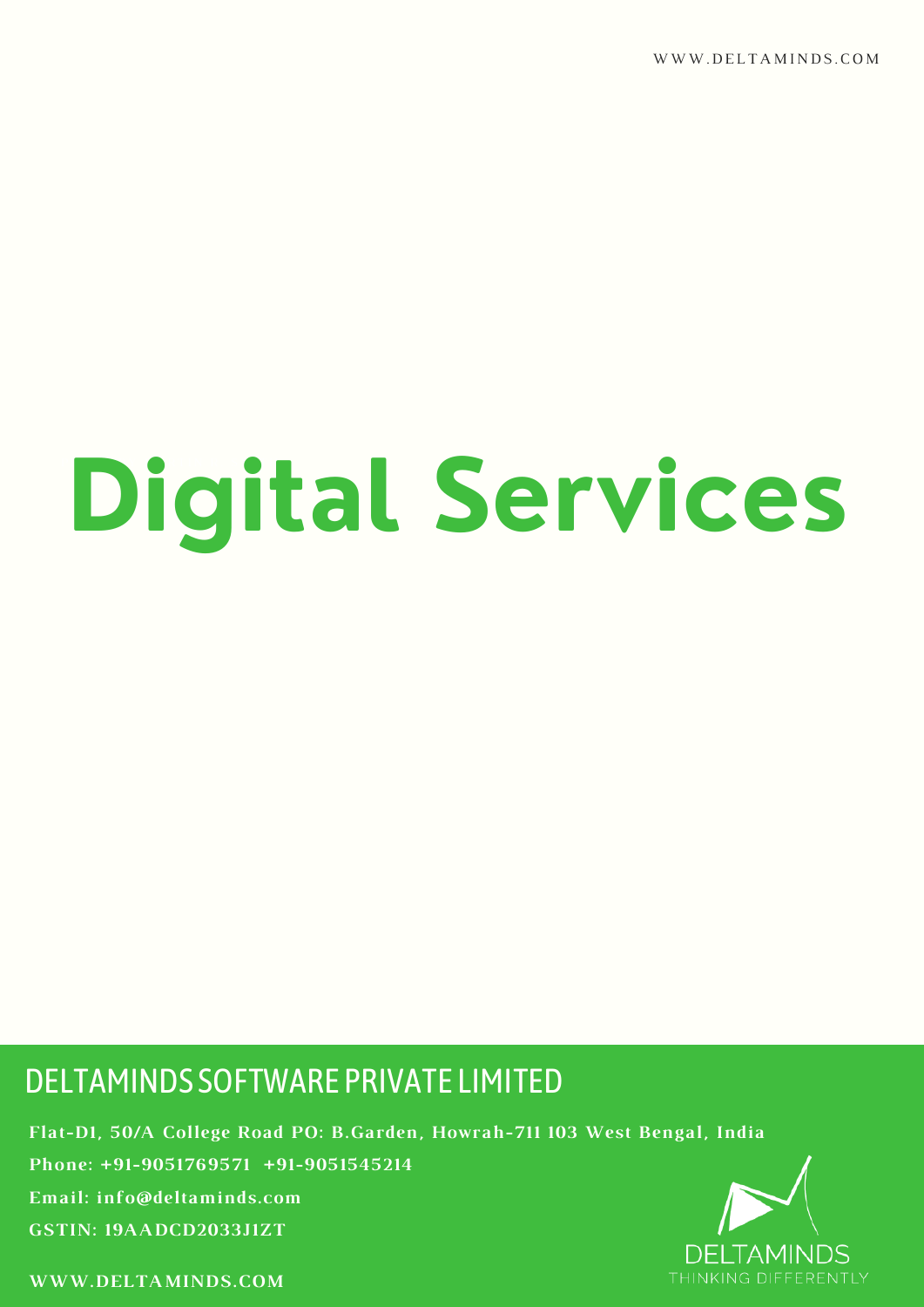![](_page_6_Picture_1.jpeg)

## **Website Design**

**We build custom websites catered to your needs and taste with the latest tools and technologies.**

- Stand-out responsive designs that work across mobile, tablets, and Desktops.
- SSL Security.
- Search Engine Optimization (SEO).
- Secured Hosting.

## **Mobile Apps**

**Mobile Apps are a Vital part of businesses today. We make custom transactional Mobile Applications with integrated features for our clients.**

- Custom Mobile Apps for Android & iOS.
- Cross-platform Mobile Apps.
- Interesting and Unique Features according to your needs.
- Great UI/UX Designs.
- Regular updates to accommodate Operating System upgrades.

![](_page_6_Picture_15.jpeg)

### DELTAMINDS SOFTWARE PRIVATE LIMITED

**Flat-D1, 50/A College Road PO: B.Garden, Howrah-711 103 West Bengal, India Phone: +91-9051769571 +91-9051545214 Email: info@deltaminds.com GSTIN: 19AADCD2033J1ZT**

![](_page_6_Picture_18.jpeg)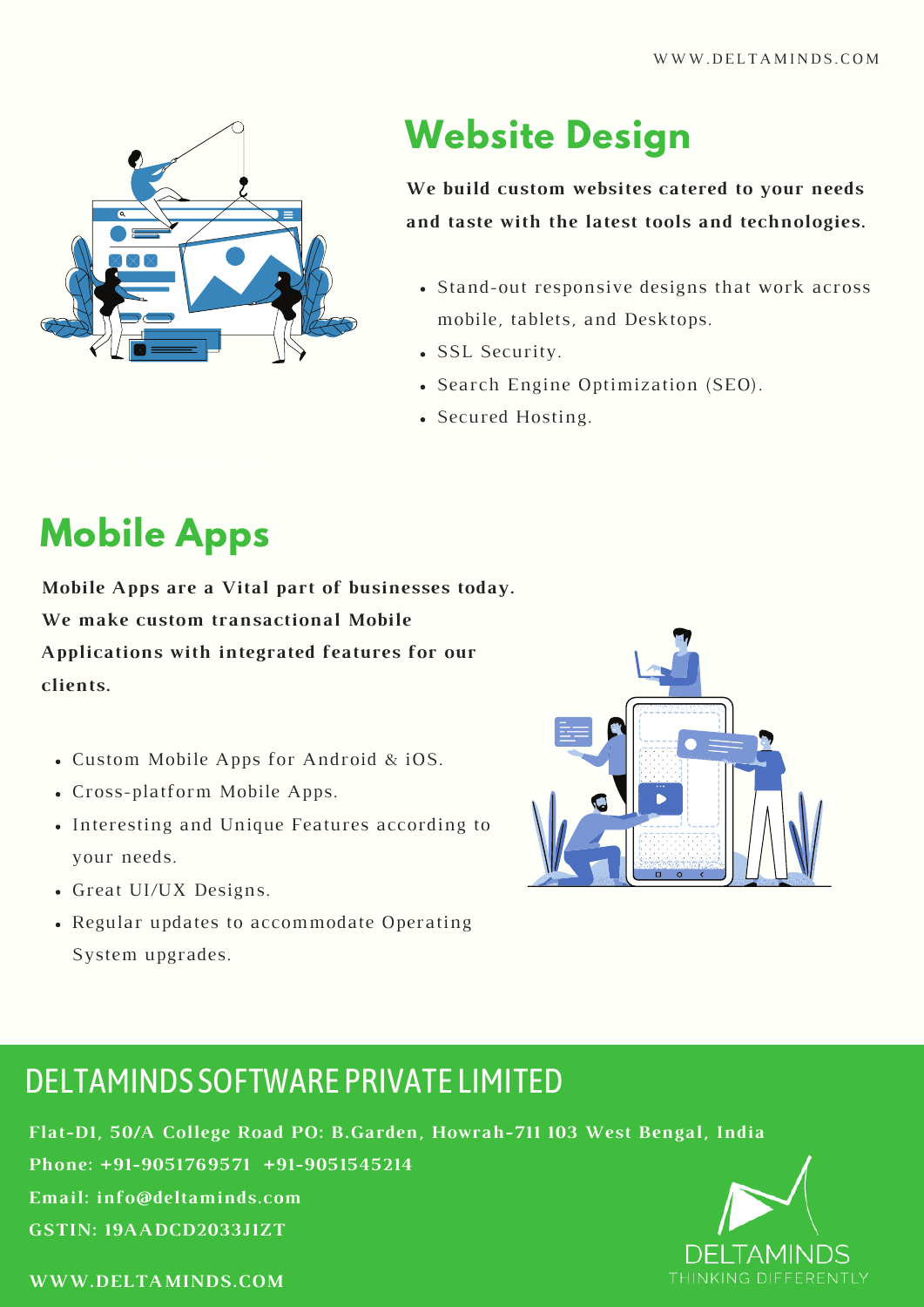![](_page_7_Picture_1.jpeg)

## **Digital Promotion**

**Take your Business to the next level using the right Digital Marketing tools and strategies deployed.**

- Facebook & Instagram Promotion
- Google Ad-words
- WhatsApp/SMS marketing
- SEO, PPC
- Fastest Lead Generation & Customer Engagement.
- Targeting Relevant Audience based on Demography, Location, Interests etc.

## **Custom Software**

**We provide custom-made Software for all your Business needs. You Specify, We produce..**

- Web Applications.
- Mobile Applications.
- Desktop Applications.
- Electronics.
- Internet Of Things (IoT).

![](_page_7_Picture_17.jpeg)

#### DELTAMINDS SOFTWARE PRIVATE LIMITED

**Flat-D1, 50/A College Road PO: B.Garden, Howrah-711 103 West Bengal, India Phone: +91-9051769571 +91-9051545214 Email: info@deltaminds.com GSTIN: 19AADCD2033J1ZT**

![](_page_7_Picture_20.jpeg)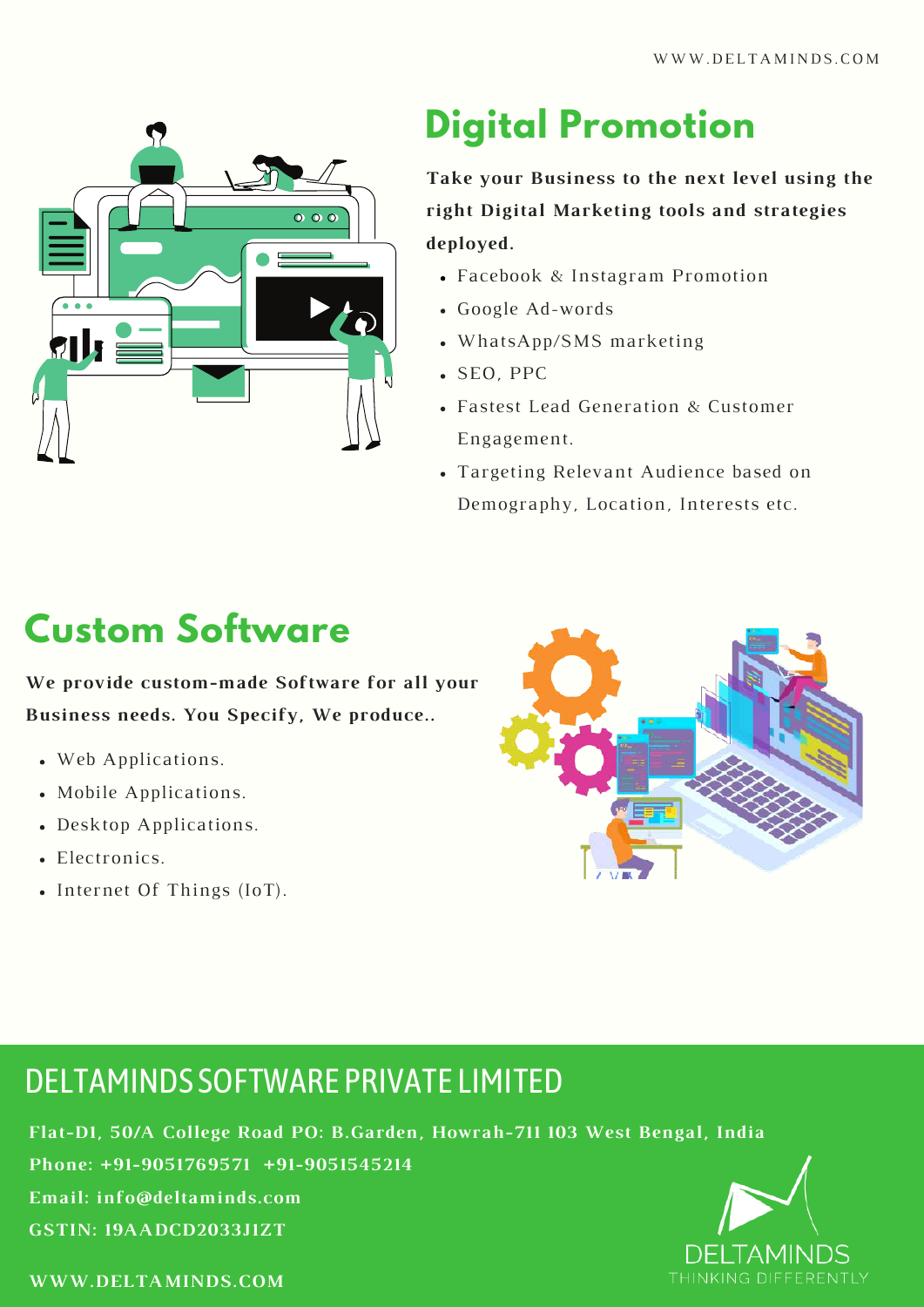## **Our Featured Clients**

## **Our Foreign Clients**

![](_page_8_Picture_3.jpeg)

![](_page_8_Picture_4.jpeg)

![](_page_8_Picture_5.jpeg)

## **Prestigious Domestic Clients**

![](_page_8_Picture_7.jpeg)

Vivekananda Wisdom **Mission School** 

![](_page_8_Picture_9.jpeg)

![](_page_8_Picture_10.jpeg)

![](_page_8_Picture_11.jpeg)

![](_page_8_Picture_12.jpeg)

![](_page_8_Picture_13.jpeg)

![](_page_8_Picture_14.jpeg)

![](_page_8_Picture_15.jpeg)

![](_page_8_Picture_16.jpeg)

![](_page_8_Picture_17.jpeg)

![](_page_8_Picture_18.jpeg)

![](_page_8_Picture_19.jpeg)

### DELTAMINDS SOFTWARE PRIVATE LIMITED

**Flat-D1, 50/A College Road PO: B.Garden, Howrah-711 103 West Bengal, India**

**Phone: +91-9051769571 +91-9051545214**

**Email: info@deltaminds.com**

**GSTIN: 19AADCD2033J1ZT**

![](_page_8_Picture_25.jpeg)